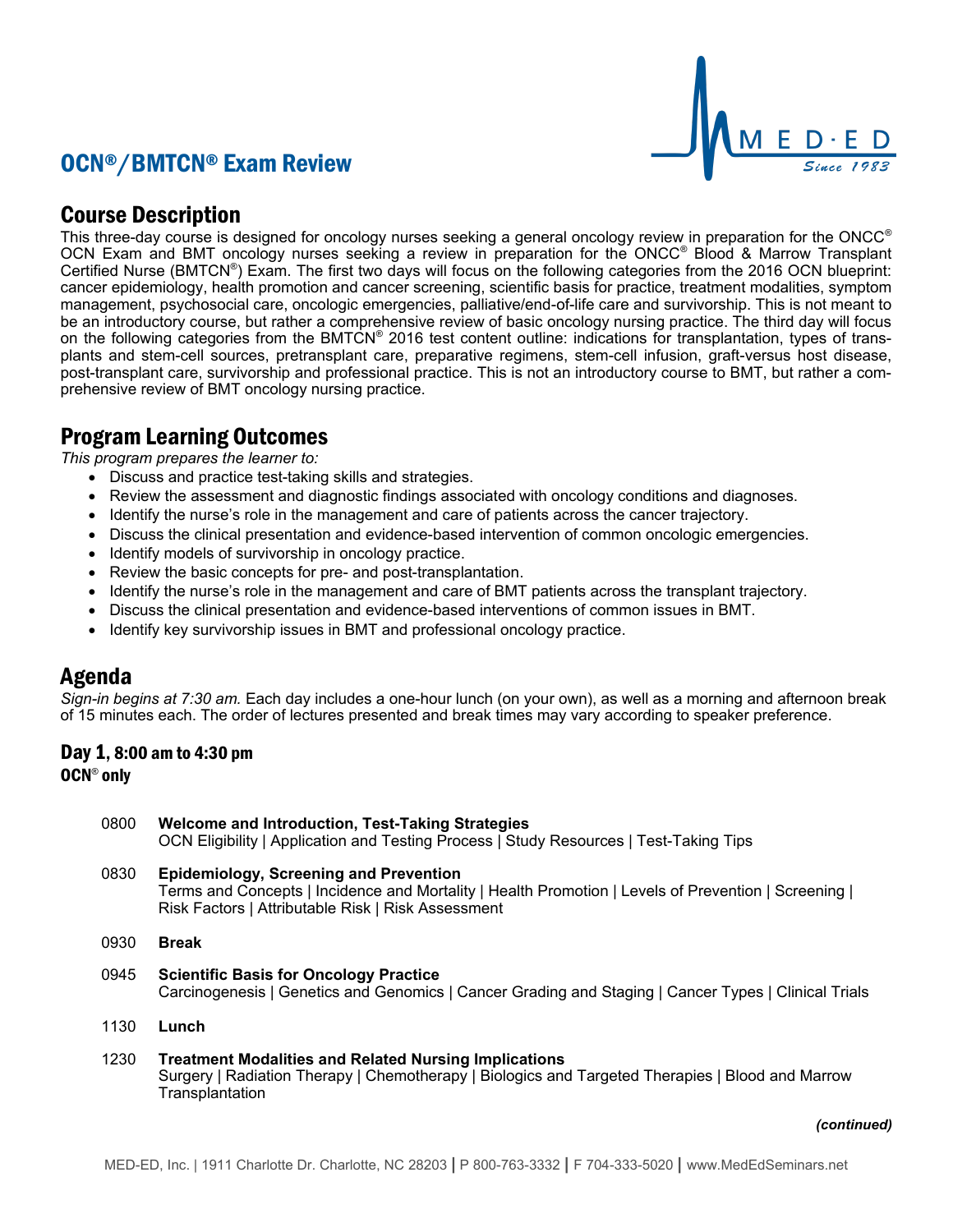#### *(continued)*

1345 **Break**

#### 1400 **Symptoms Management**

Patterns | Toxicity & Grading Scales | Hematologic | Gastrointestinal | Genitourinary | Integumentary | Cardiopulmonary Function | Neurologic Function | Musculoskeletal Function | Nutrition | Pain | Complementary and Integrative Medicine

1630 **Adjourn**

## Agenda

## Day 2, 8:00 am to 4:30 pm OCN<sup>®</sup> only

# 0800 **Follow-up Questions, Introduction**

- 0815 **Psychosocial Impact of Cancer** Cancer and Post-Traumatic Stress Disorder | Emotional Distress and Supportive Care | Risk Factors and Interventions | Fertility | Sexuality | Coping Mechanisms and Cultural Issues
- 0930 **Break**

#### 0945 **Metabolic Oncologic Emergencies**

DIC | TTP | Infection | TLS | SIADH | Hypercalcemia | Hypersensitivity Reactions | Anaphylaxis | SCC | SVCS | ICP | Cardiac Tamponade | Obstructions | Pneumonitis

#### 1200 **Lunch**

#### 1300 **Cancer Survivorship**

NCCN Definition | Late and Long-Term Effects | Barriers | Components | Templates | Resource

#### 1400 **Palliative Care Concepts and End-of-Life Issues** Palliative Care Models| Hospice | Grief Theory | Bereavement | Interdisciplinary Team | Community Resources | Caregiver Support | Comfort Measures

#### 1515 **Break**

#### 1530 **Regulatory Agencies and Issues of Professional Practice, Evaluation**

Scope and Standards | Standards of Professional Performance | Local, State and National Resources | Patient Education Process | Evidence-Based Practice | Legal Issues | Ethical Issues | Patient Advocacy | Compassion Fatigue | Quality Improvement | Professional Development | Multidisciplinary Collaboration | Cancer Care Navigation

1630 **Adjourn**

### **Day**

3, 8:00 am to 4:30 pm

#### **BMTCN<sup>®</sup>** only

- 0800 **Introduction** Welcome and Introduction | Eligibility | Application and Testing | Study Resources | Test-Taking Tips
- 0830 **Basic Concepts and Indications for Transplantation** Hematopoiesis | Immunology | Role of Caregiver | Goals of Therapy | Indications for Transplant
- 0900 **Types of Transplants and Stem-Cell Sources** Autologous | Allogeneic | Other Therapies | Peripheral Blood | Bone Marrow | Umbilical Cord Blood
- 0930 **Break**

#### *(continued)*